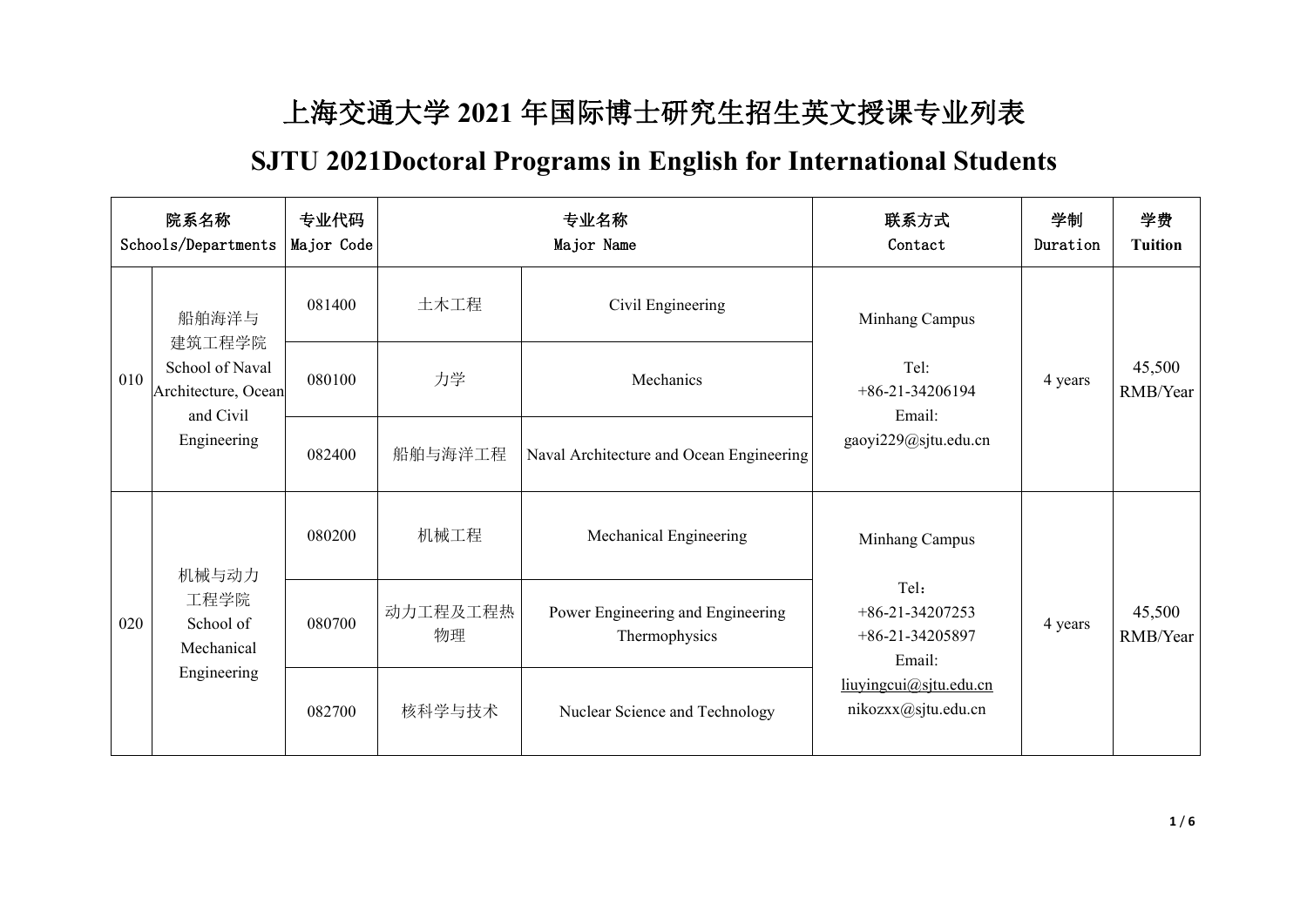|     |                                                                        | 080400 | 仪器科学与技术  | Instrument Science and Technology            |                                                                                |         | 45,500<br>RMB/Year |
|-----|------------------------------------------------------------------------|--------|----------|----------------------------------------------|--------------------------------------------------------------------------------|---------|--------------------|
|     | 电子信息与                                                                  | 080800 | 电气工程     | <b>Electrical Engineering</b>                |                                                                                | 4 years |                    |
|     | 电气工程学院                                                                 | 080900 | 电子科学与技术  | Electronic Science and Technology            | Minhang Campus<br>Tel:<br>$+86-21-34204145$<br>Email:<br>seieeyjb@sjtu.edu.cn  |         |                    |
| 030 | School of<br>Electronic<br>Information and                             | 081000 | 信息与通信工程  | Information and Communication<br>Engineering |                                                                                |         |                    |
|     | Electrical                                                             | 081100 | 控制科学与工程  | Control Science and Engineering              |                                                                                |         |                    |
|     | Engineering                                                            | 081200 | 计算机科学与技术 | Computer Science and Technology              |                                                                                |         |                    |
|     |                                                                        | 083900 | 网络空间安全   | Cyberspace Security                          |                                                                                |         |                    |
|     | 材料科学与<br>工程学院<br>050 School of Materials<br>Science and<br>Engineering | 080500 | 材料科学与工程  | Materials Science and Engineering            | Minhang Campus<br>Tel:<br>$+86-21-34203097$<br>Email:<br>wshuang@sjtu.edu.cn   | 4 years | 45,500<br>RMB/Year |
| 072 | 物理与天文学院<br>School of Physics<br>and Astronomy                          | 070200 | 物理学      | Physics                                      | Minhang Campus<br>Tel:<br>$+86-21-54743250$<br>Email:<br>jamiewang@sjtu.edu.cn | 4 years | 45,500<br>RMB/Year |
|     |                                                                        | 070400 | 天文学      | Astronomy                                    |                                                                                |         |                    |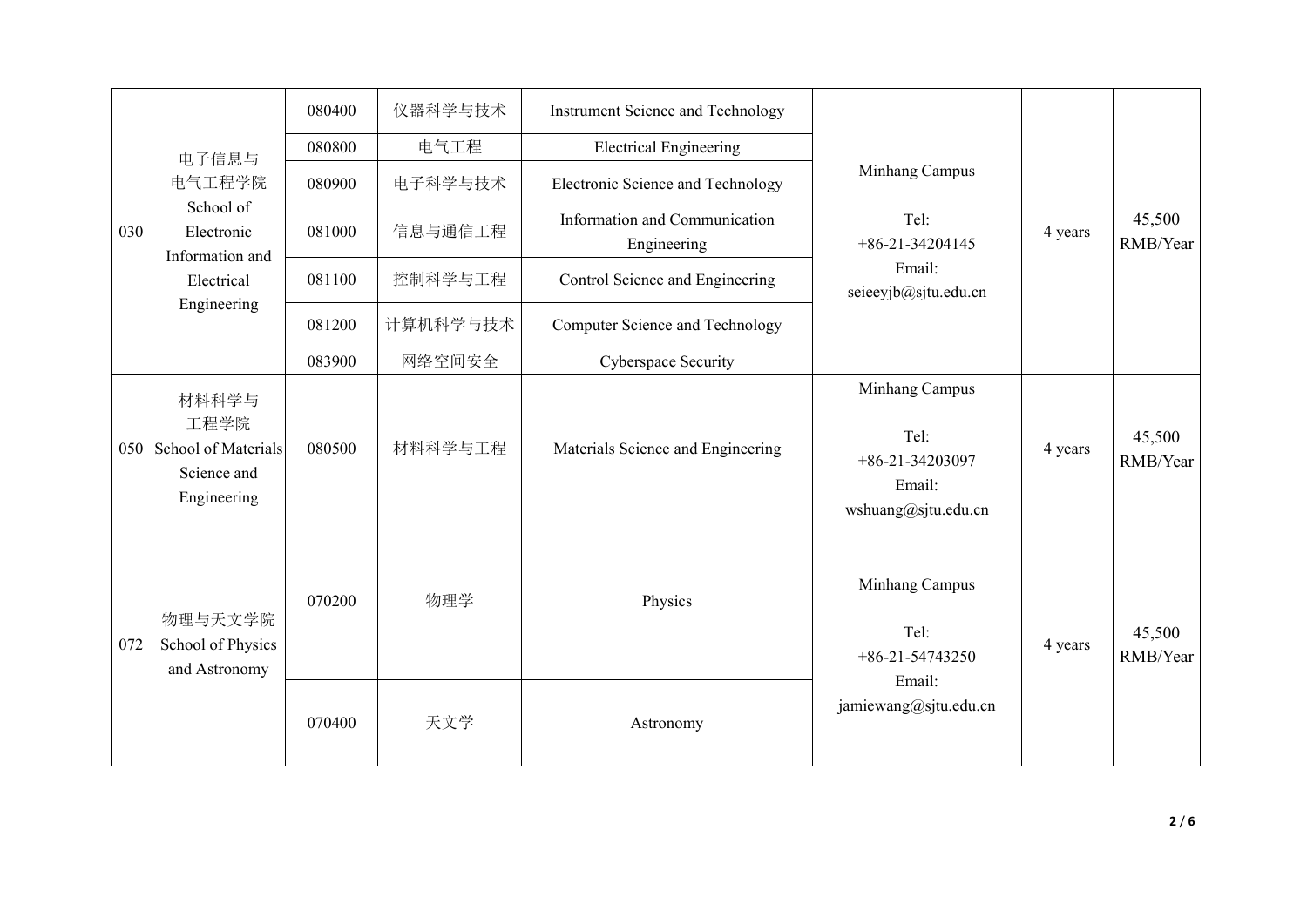| 080 | 生命科学技术学院                                                  | 生物学<br>071000<br>Biology<br>School of Life<br>Tel: |         | Minhang Campus                      |                                                                                    | 45,500  |                    |
|-----|-----------------------------------------------------------|----------------------------------------------------|---------|-------------------------------------|------------------------------------------------------------------------------------|---------|--------------------|
|     | Sciences and<br>Biotechnology                             | 083600                                             | 生物工程    | Bioengineering                      | $+86-21-34204770$<br>Email:<br>xiajuan19@sjtu.edu.cn                               | 4 years | RMB/Year           |
| 082 | 生物医学工程学院<br>School of<br><b>Biomedical</b><br>Engineering | 083100                                             | 生物医学工程  | <b>Biomedical Engineering</b>       | Minhang/Xuhui Campus<br>Tel:<br>$+86-21-62932076$<br>Email:<br>shangli@sjtu.edu.cn | 4 years | 45,500<br>RMB/Year |
| 110 | 化学化工学院<br>School of<br>Chemistry and                      | 070300                                             | 化学      | Chemistry                           | Minhang Campus<br>Tel:                                                             | 4 years | 45,500             |
|     | Chemical<br>Engineering                                   | 081700                                             | 化学工程与技术 | Chemical Engineering and Technology | $+86-21-54745426$<br>Email:<br>iscce@sjtu.edu.cn                                   | 4 years | RMB/Year           |
| 140 | 外国语学院<br>School of Foreign<br>Languages                   | 050200                                             | 外国语言文学  | Foreign Languages and Literatures   | Minhang Campus<br>Tel:<br>$+86-21-34204723$<br>Email:<br>zhangyh68@sjtu.edu.cn     | 4 years | 45,500<br>RMB/Year |
| 130 | 国际与公共<br>事务学院                                             | 120400                                             | 公共管理    | Public Administration               | Xuhui Campus                                                                       | 4 years | 45,500<br>RMB/Year |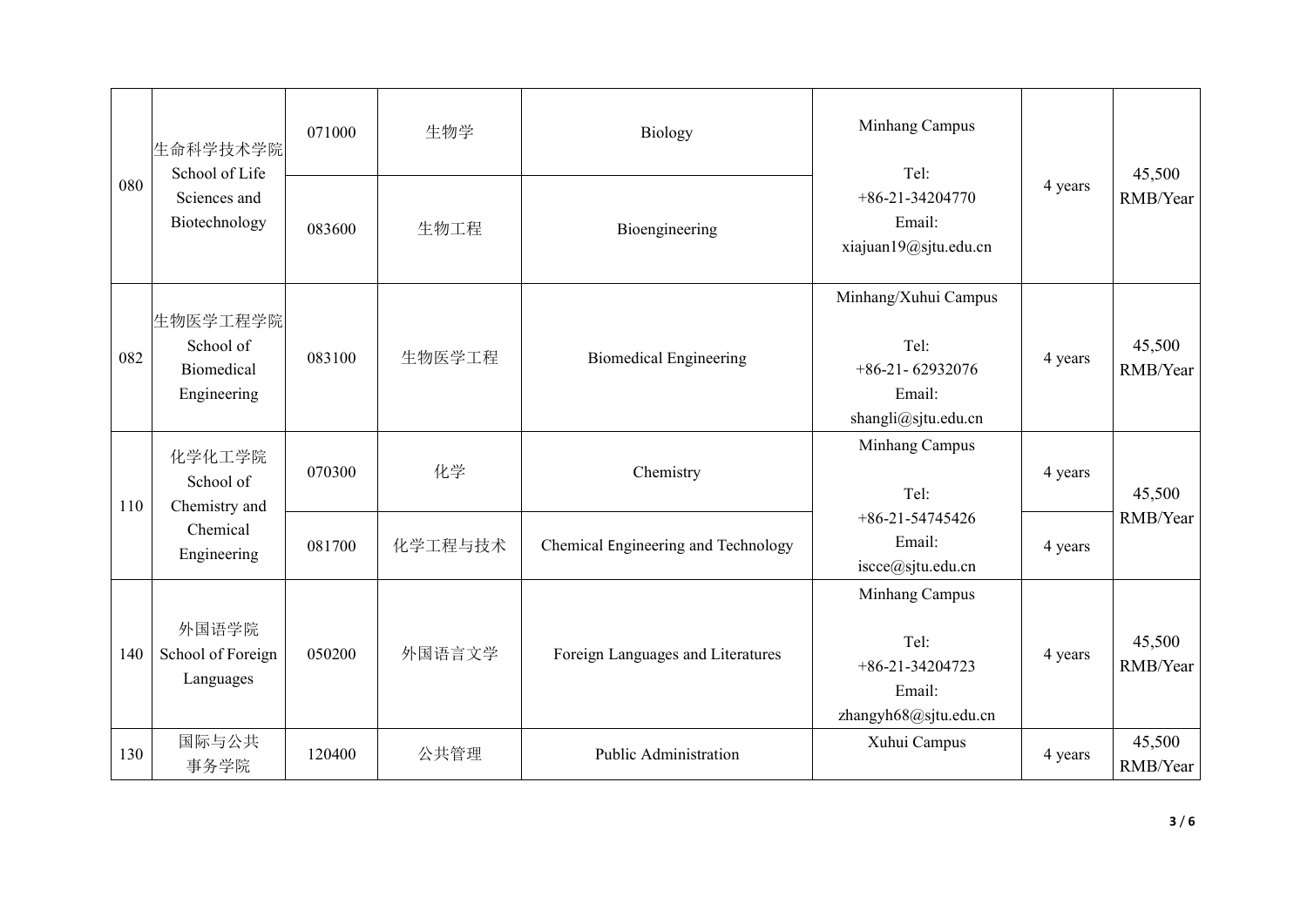|     | School of                                                                 |        |                   |                                                                                                                                                                               | Tel:                                                                             |         |                    |
|-----|---------------------------------------------------------------------------|--------|-------------------|-------------------------------------------------------------------------------------------------------------------------------------------------------------------------------|----------------------------------------------------------------------------------|---------|--------------------|
|     | International and                                                         |        |                   |                                                                                                                                                                               | $+86-21-62933095$                                                                |         |                    |
|     | Public Affairs                                                            |        |                   |                                                                                                                                                                               | Email:                                                                           |         |                    |
|     |                                                                           |        |                   |                                                                                                                                                                               | jjpeng@sjtu.edu.cn                                                               |         |                    |
|     |                                                                           | 071300 | 生态学               | Ecology                                                                                                                                                                       | Minhang Campus                                                                   |         | 45,500<br>RMB/Year |
| 150 | 农业与生物学院<br>School of                                                      | 0713J5 | 生态学 (动物科学<br>与工程) | Ecology (Animal Science and Engineering)                                                                                                                                      | Tel:<br>$+86-21-34205933$                                                        | 4 years |                    |
|     | Agriculture and                                                           | 083200 | 食品科学与工程           | Food Science and Engineering                                                                                                                                                  |                                                                                  |         |                    |
|     | <b>Biology</b>                                                            | 090200 | 园艺学               | Email:<br>Horticulture<br>liujiaoyue@sjtu.edu.cn                                                                                                                              |                                                                                  |         |                    |
| 160 | 环境科学与工程<br>学院<br>School of<br>Environmental<br>Science and<br>Engineering | 083000 | 环境科学与工程           | Environmental Science and Engineering                                                                                                                                         | Minhang Campus<br>Tel:<br>$+86-21-54741065$<br>Email:<br>baochenjing@sjtu.edu.cn | 4years  | 45,500<br>RMB/Year |
| 170 | 药学院<br>School of<br>Pharmacy                                              | 100700 | 药学                | Pharmacy                                                                                                                                                                      | Minhang Campus<br>Tel:<br>$+86-21-34204462$<br>Email:<br>xurong@sjtu.edu.cn      | 4 years | 45,500<br>RMB/Year |
| 190 | 凯原法学院<br>Koguan Law<br>School                                             | 030100 | 法学 (S.J.D 项目)     | Science of Law (Doctor of Juridical<br>Science (S.J.D.; in Latin, Scientiae<br>Juridicae Doctor) Program)<br>http://en.law.sjtu.edu.cn/International/Articl<br>e070301P0.html | Xuhui Campus<br>Tel:<br>$+86-21-62934433$<br>$+86-21-62934761$<br>Email:         | 4 years | 45,500<br>RMB/Year |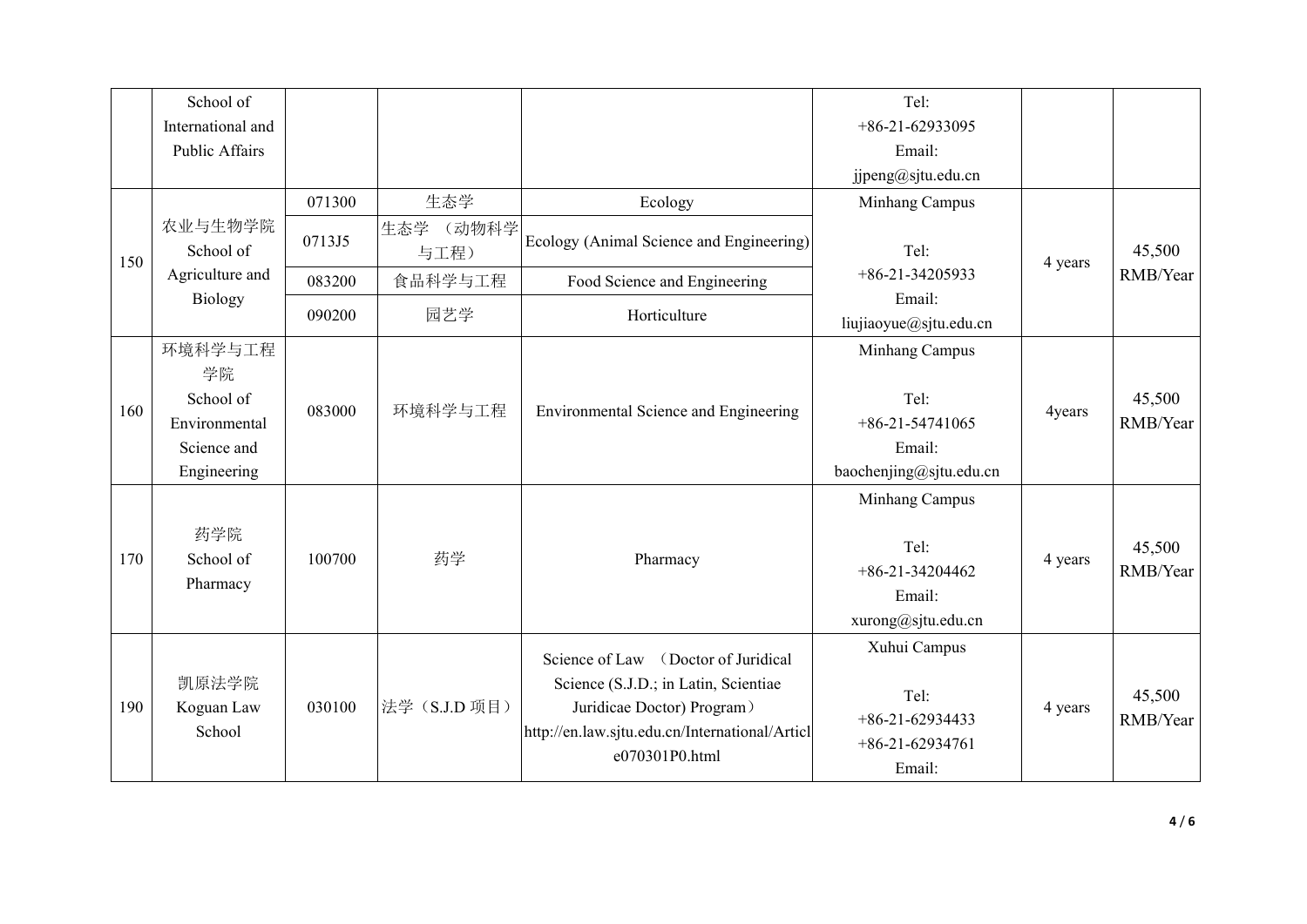|     |                                                    |        |                |                                                    | llmprogram@sjtu.edu.cn                                                    |         |                    |
|-----|----------------------------------------------------|--------|----------------|----------------------------------------------------|---------------------------------------------------------------------------|---------|--------------------|
| 200 | 媒体与传播学院<br>School of Media<br>and<br>Communication | 050300 | 新闻传播学          | Journalism and Communication                       | Minhang Campus<br>Tel:<br>$+86-21-34208622$<br>Email:<br>smd_intl@163.com | 4 years | 45,500<br>RMB/Year |
| 370 |                                                    | 080100 | 力学             | Mechanics                                          |                                                                           |         |                    |
|     | 交大密西根学院                                            | 080200 | 机械工程           | Minhang Campus<br>Mechanical Engineering<br>Tel:   |                                                                           | 45,500  |                    |
|     | UM-SJTU Joint<br>Institute                         | 080700 | 动力工程及工程热<br>物理 | Power Engineering and Engineering<br>Thermophysics | $+86-21-34206045-4511$<br>Email:<br>ji-gradadm@sjtu.edu.cn                | 4 years | RMB/Year           |
|     |                                                    | 080900 | 电子科学与技术        | Electronic Science and Technology                  |                                                                           |         |                    |